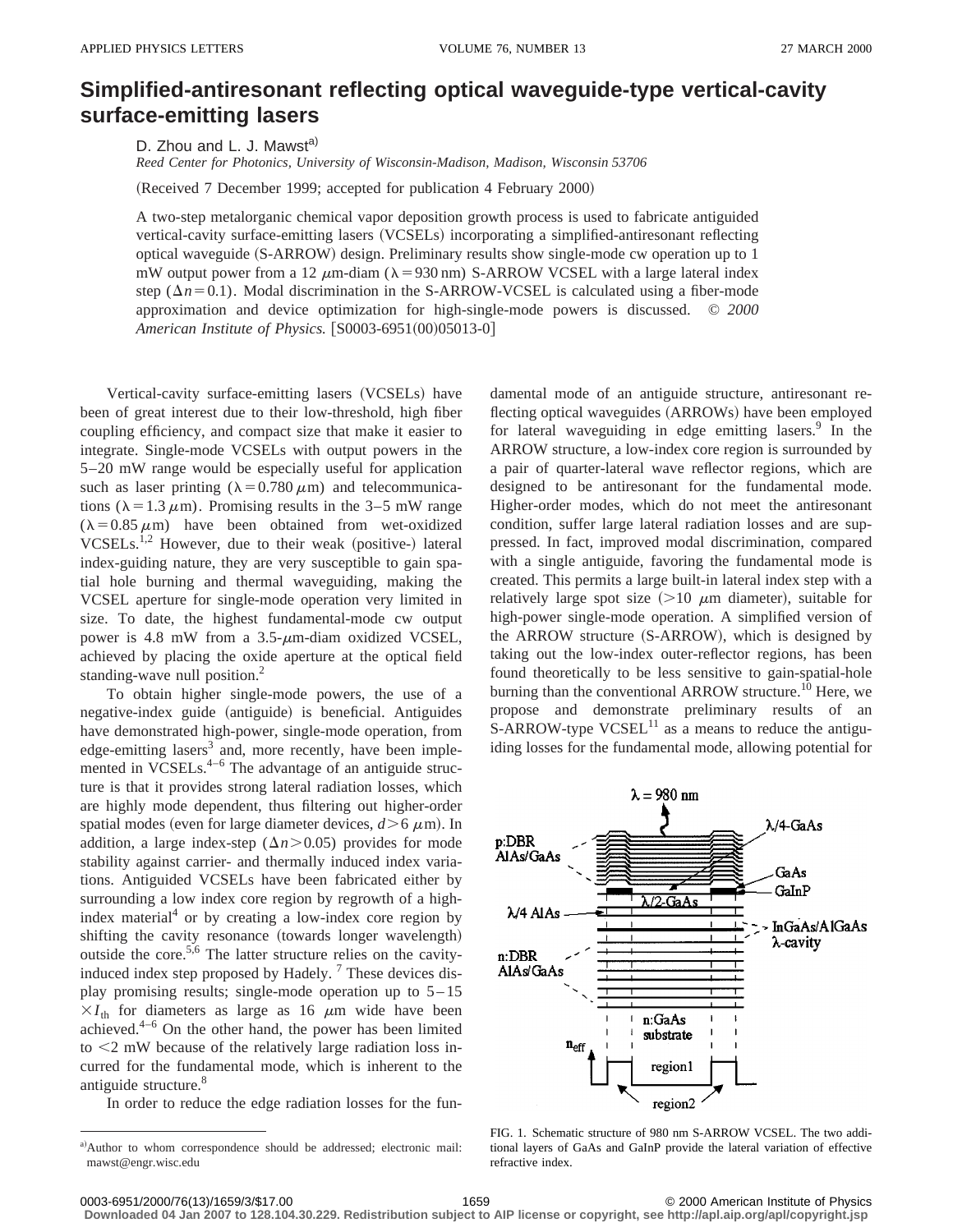

FIG. 2. Effective refractive index step as a function of the thickness of the GaAs spacer layer for the 980 nm VCSEL, shown in Fig. 1, with  $t_{\text{GalnP}}$  $=12$  nm.

single-mode operation to high output powers. A schematic cross section of the 980 nm VCSEL incorporating an S-ARROW structure is shown in Fig. 1, along with the lateral effective refractive index profile.

The lateral waveguide is created by locally shifting the cavity resonance toward longer wavelength in a ring surrounding the emitting aperture (region 2 in Fig. 1). Hadley<sup>7</sup> has shown that an increase in the resonant wavelength is equivalent to an increase of effective index according to the approximate relation;  $\Delta n/n = \Delta \lambda / \lambda$ . Figure 2 shows the calculated effective-index step between the low-index core region (region 1 in Fig. 1) and the surrounding high-index reflector ring region (region  $2$  in Fig. 1) for the S-ARROW VCSEL structure, as a function of the thickness of the GaAs spacer layer (the underlying GaInP layer thickness is fixed at 12 nm). In our structure, the lateral index step  $\Delta n$  is designed to be in the range 0.05–0.1, corresponding to a GaAs thickness of  $11-33$  nm (see Fig. 2), which is a sufficiently large value to ensure mode stability. For a given  $\Delta n$ , a onedimensional  $(1D)$  model, can be used to estimate the width of the reflecting ring *s*, which will satisfy the antiresonance condition;  $s = m\lambda_1/4$ , where *m* is an odd integer and  $\lambda_1$  is the lateral wavelength in the high-index region.<sup>9</sup> In this work we have targeted devices with a reflector width of 2  $\mu$ m, corresponding to  $\sim$  5/4 $\lambda_1$ . Further optimization to achieve the antiresonance condition will require an accurate 3D VCSEL waveguide calculation.



FIG. 3. Calculated fundamental mode intensity profile of a  $6-\mu$ m-diam S-ARROW VCSEL for an effective refractive index step of 0.05. The reflector regions correspond to an optical thickness of  $5/4\lambda_1$ , where  $\lambda_1$  is the lateral wavelength of the radiation leakage.



FIG. 4. Calculated modal loss as the function of reflector width, the antiresonant point which corresponds to  $5/4\lambda_1$ , shows a low fundamental-mode loss and high modal discrimination.

As an approximation to an exact 3D VCSEL simulation, the lowest order modes for (6  $\mu$ m diameter,  $\Delta n$ =0.05) of the S-ARROW VCSEL have been simulated (see Fig. 3) using an effective index model and fiber-mode approximation. As expected, the modal loss for the fundamental mode is significantly reduced (9 vs 47 cm<sup>-1</sup>) compared with that of a single antiguide of the same diameter and index step. Furthermore, since the higher-order mode loss remains large in the S-ARROW structure, the ratio of the fundamental mode loss to the first-order mode loss is increased to  $\sim$ 4 (compared with  $\sim$ 2.5 for a single-antiguide structure). The modal loss as a function of the reflector width *s* has been calculated as shown in Fig. 4. The antiresonance design point corresponds to the lowest loss region for the fundamental mode. In addition, a relatively large region exists around the antiresonance point where strong high-order mode discrimination occurs, with low loss for the fundamental mode. Away from antiresonance, higher mode discrimination is achieved at the expense of high fundamental mode loss. Similar behavior occurs for large index-step structure (i.e.,  $\Delta n$ =0.1) although lower values of edge losses will occur.

The fabrication of the S-ARROW VCSEL involves a two-step low pressure MOCVD growth at 700 °C. After the first growth, involving layers up to the  $GalnP(12 \text{ nm})$  and GaAs(33 nm) spacers, we photoresist pattern the wafer and use selective chemical etching to form the ring reflector. The



FIG. 5. Measured cw  $P-I$  curve of a S-ARROW VCSEL with  $12-\mu$ m-diam aperture. The thermal rollover limits the output power.

**Downloaded 04 Jan 2007 to 128.104.30.229. Redistribution subject to AIP license or copyright, see http://apl.aip.org/apl/copyright.jsp**